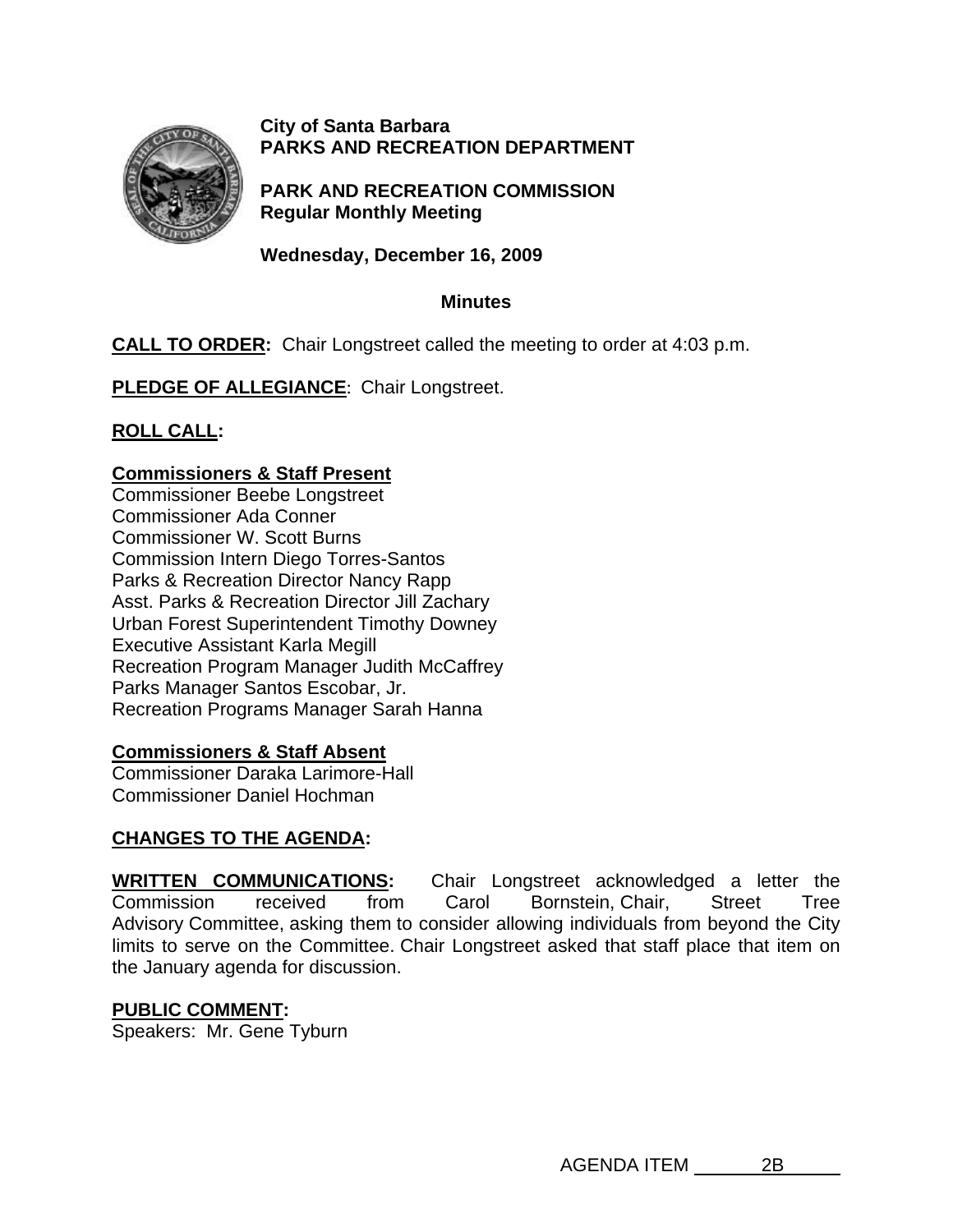### **RECOGNITION OF ADA CONNER, OUTGOING PARK AND RECREATION COMMISSIONER – FOR ACTION:**

Ms. Rapp briefed that Commissioner Conner will remain on the Commission for another six months to fill the vacancy that exists. She said that Council will conduct a semiannual recruitment in the spring with appointments in the summer.

Chair Longstreet recognized Chris Casebeer, recently appointed Park and Recreation Commissioner, who was present in the audience.

### **COMMISSIONER COMMITTEE ASSIGNMENT REPORTS**:

Commissioner Burns reported on the activities of the Multi-Jurisdictional Front Country Trails Task Force and the Arts & Crafts Show Advisory Committee. Chair Longstreet also reported on the activities of the Multi-Jurisdictional Front Country Trails Task Force and the PARC Foundation.

### **COMMISSION AND STAFF COMMUNICATIONS**:

Chair Longstreet acknowledged Parks and Recreation Department employees Denise Reid who received a 30-year pin, and Mark Rauch who received a 25-year pin at City Council last week.

## **YOUTH COUNCIL REPORT**:

Youth Intern Torres-Santos provided this report.

### **CONSENT CALENDAR**:

### **1. Summary of Council Actions – For Information**

Commissioner Burns suggested that staff provide an overview of the Ordinance amending Chapters 15.20 and 15.24 and Title 22 of the Santa Barbara Municipal Code relating to the Preservation of Trees and the Maintenance of Approved Landscape Plans at the January or February meeting for the benefit of the new Commissioners.

### **2. Approval of Minutes – For Action**

 Recommendation: That the Commission waive the reading and approve the minutes of the regular meeting of November 18, 2009.

**Commissioner W. Scott Burns moved, seconded by Commissioner Ada Conner, and passed 3/0 to the Commission waive the reading and approve the minutes of the regular meeting of November 18, 2009.**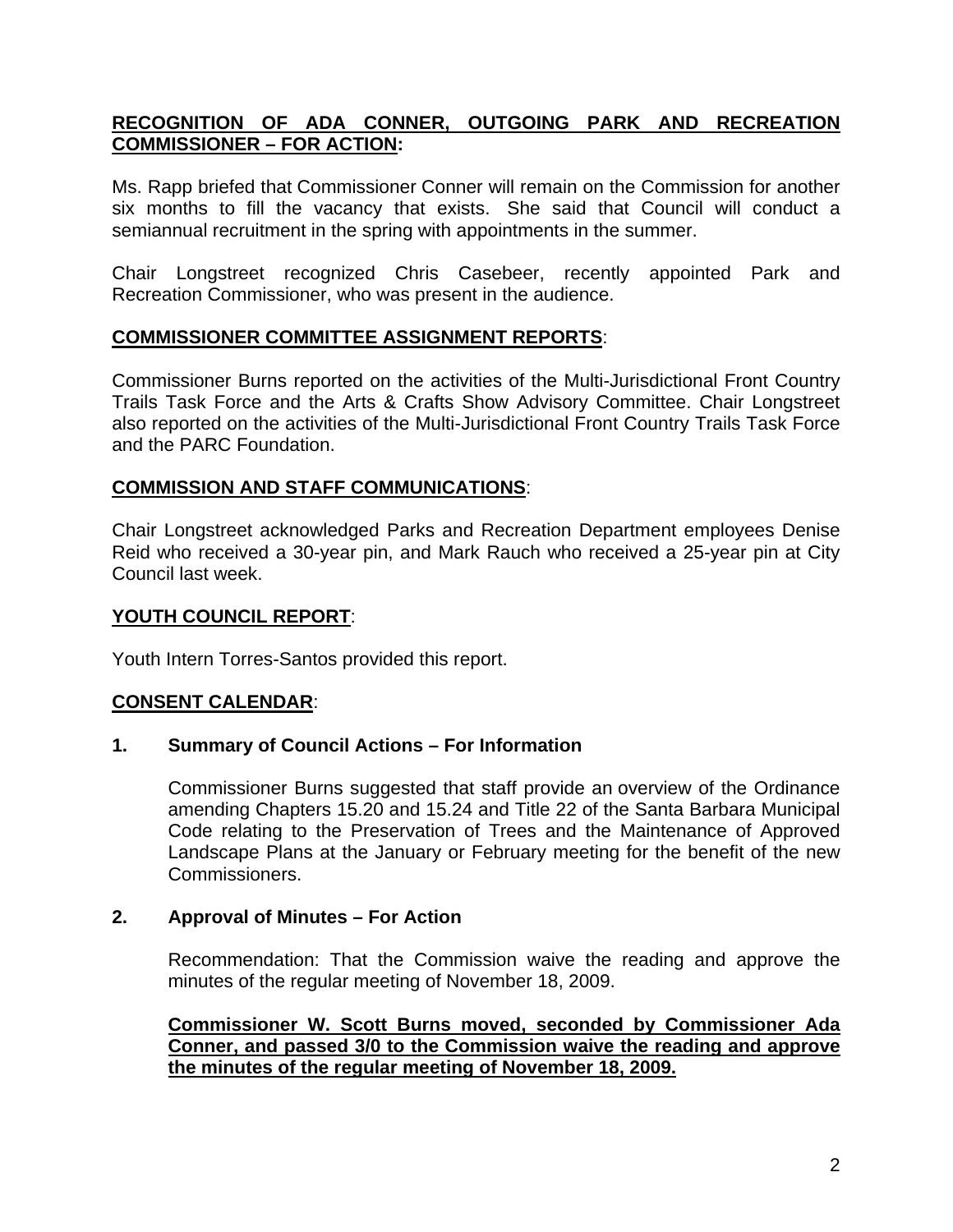## **STREET TREE ADVISORY COMMITTEE ITEMS**

### **3. Street Tree Advisory Committee Recommendations** – For Action

Recommendation: That the Commission:

Speakers:

- Staff: Mr. Tim Downey, Urban Forest Superintendent
- Members of the Public: Ms. Peggy Walls, Applicant, Item 3A; Dr. John Clark, Ms. Jennings, and Mr. Gene Tyburn, Item 3C(1); Kenneth Carrey, Jean Carrey, Barbara Primo, Paul Primo, Wanda Livermore, Carl Hightower, and Gene Tyburn, Item 3C(3); Gene Tyburn; Item 3C(4)

Documents:

- Staff Report
- Staff PowerPoint
- A. Partially approve the Street Tree removal request at 3003 Paseo Tranquillo - Peggy and Edward Walls - (3) Lophostemon confertus, Brisbane Box

**Commissioner W. Scott Burns moved, seconded by Commissioner Ada Conner, and passed 3/0 to postpone taking final action on the removal request outlined in item 3A until the January 2010 meeting.** 

B. Conditionally approve the Street Tree removal request at 3515 Madrona Dr. – Patricia Oloson – Cryptocarya rubra, Red Laurel

**Commissioner W. Scott Burns moved, seconded by Commissioner Ada Conner, and passed 3/0 to concur with the Street Tree Advisory Committee and staff recommendation to conditionally approve the Street Tree removal request at 3515 Madrona Drive.**

- C. Deny the following Street Tree removal requests:
	- 1. 1905 Mission Ridge Rd. Edward Cooper Eucalyptus camaldulensis, Red Gum

### **Commissioner Ada Conner moved, seconded by Commissioner W. Scott Burns, and passed 2/1 to deny the tree removal request at 1905 Mission Ridge Road.**

2. 726 State St. – Rowand Chaffee – Washingtonia robusta, Mexican Fan Palm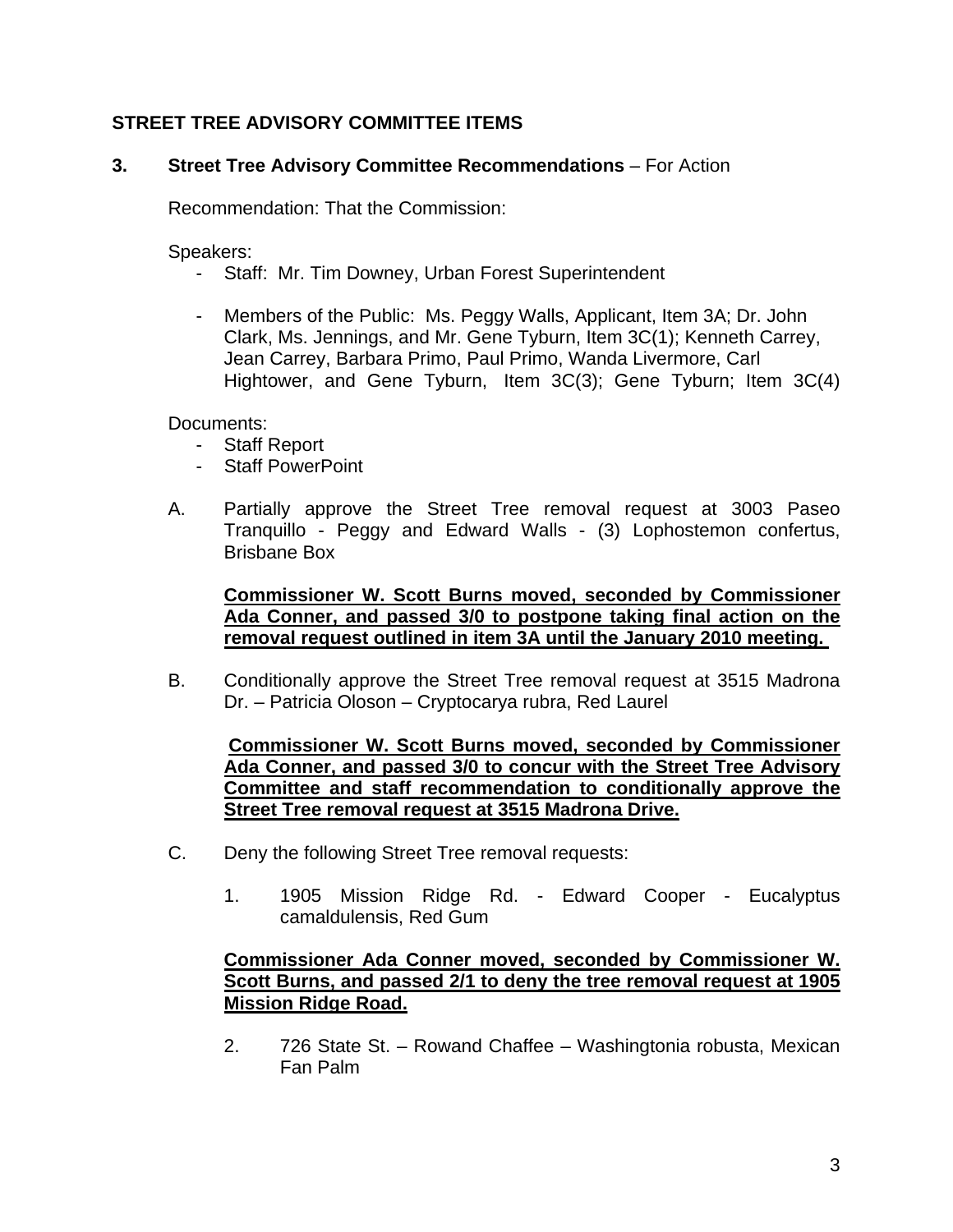### **Commissioner W. Scott Burns moved, seconded by Commissioner Ada Conner, and passed 3/0 to concur with the Street Tree Advisory Committee and staff recommendation to deny the removal of the tree identified in item 3C(2).**

3. 532 Brinkerhoff Ave. - Kenneth Kahre - (2) Pinus canariensis, Canary Island Pine

### **Commissioner Ada Conner moved, seconded by Commissioner W. Scott Burns, and passed 3/0 to postpone final action of the removal request outlined in item 3C(3) until the February 2010 meeting.**

4. 1419 Laguna St. - Don Royale/Park East Apartments - Cinnamomum camphora, Camphor Tree

**Commissioner W. Scott Burns moved, seconded by Commissioner Ada Conner, and passed 3/0 to concur with the Street Tree Advisory Committee and staff recommendation to deny the removal of the Camphor tree at 1419 Laguna Street.**

- D.Approve the following Front Yard Setback Tree removal requests:
	- 1. 612 Willowglen Rd. David Swett Washingtonia robusta, Mexican Fan Palm
	- 2. 3699 Rockcreek Rd. Paul A. Gira Ficus microcarpa 'Nitida', Indian Laurel Fig

### **Commissioner Ada Conner moved, seconded by Commissioner W. Scott Burns, and passed 3/0 to concur with the recommendation of the Street Tree Advisory Committee and staff to approve the removal of the trees identified in items 3D (1) & (2).**

## **OLD BUSINESS**

### **NEW BUSINESS**

## **4. Advisory Committee Appointments - For Action**

That the Commission:

A. Consider the application of Irelle Beatie, incumbent, and make one appointment to the Golf Advisory Committee;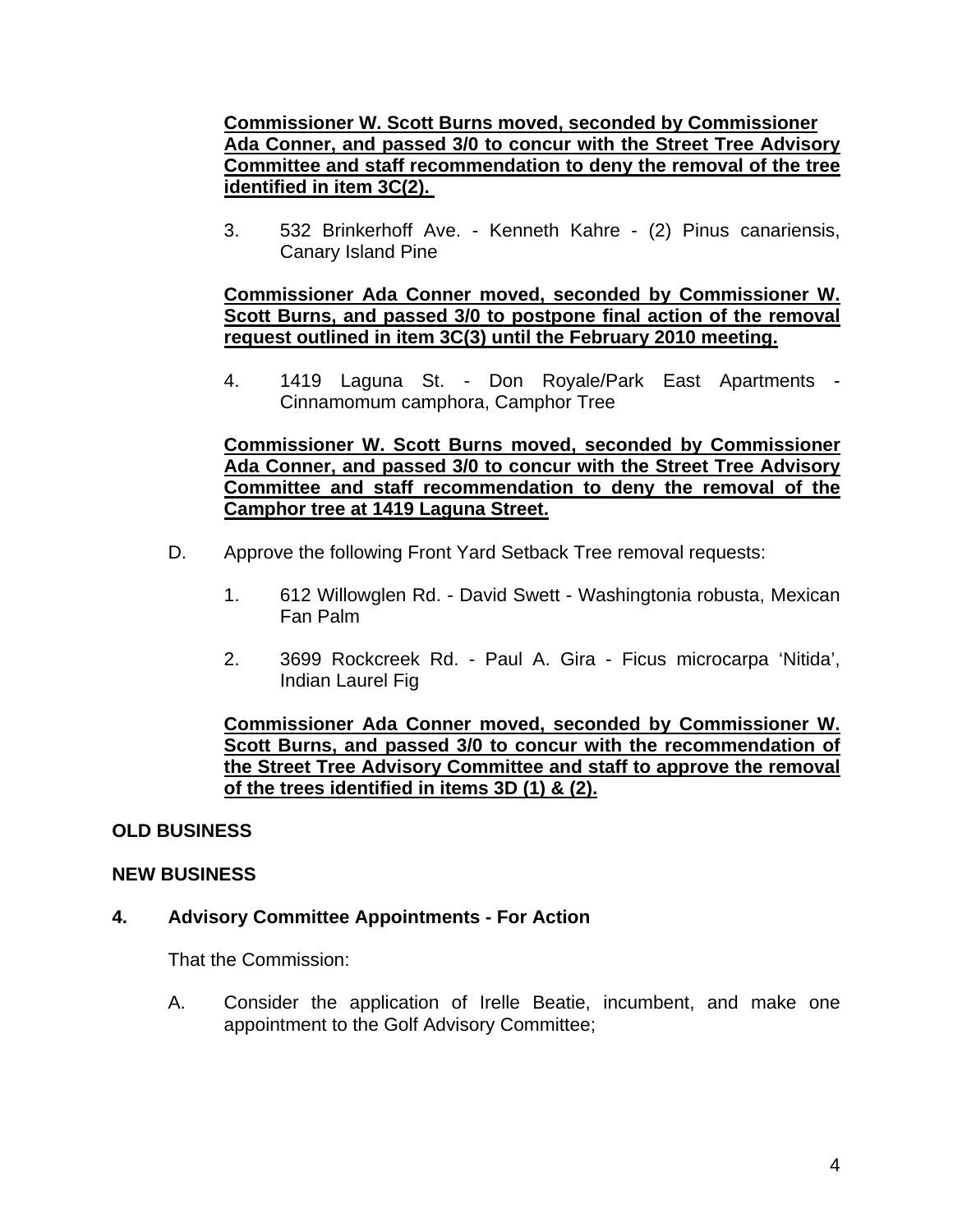- B. Consider the applications of Greg Chittick, Kristen LaBonte, and Corey Welles, incumbents, and make three appointments to the Integrated Pest Management (IPM) Advisory Committee; and
- C. Consider the applications of Ricardo Castellanos and Karen Christman, incumbents, and make two appointments to the Street Tree Advisory Committee.

**Commissioner Beebe Longstreet moved, seconded by Commissioner Ada Conner, and passed 3/0 to reappoint Irelle Beatie to the Golf Advisory Committee; Greg Chittick, Kristen LaBonte, and Corey Welles to the IPM Advisory Committee, and Ricardo Castellanos and Karen Christman to the Street Tree Advisory Committee, each for terms ending December 31, 2011.** 

### **5. Co-Sponsorship Information Update - For Information**

Recommendation: That the Commission receives an updated report on Parks and Recreation Department Agreements including co-sponsorships, facility. and license agreements.

Speakers:

- Staff: Judith Cook McCaffrey, Recreation Programs Manager

Documents:

- Staff Report

## **ADMINISTRATIVE AND STAFF REPORTS**

### **6. Parks and Recreation Budget - For Discussion**

Ms. Rapp said that a Budget Worksession will be schedule for late January. She said the focus will be cost recovery fee policy. Ms. Rapp said that an Urban Forestry work session will be held soon also.

Chair Longstreet again asked that staff schedule a parks tour for the new Commissioners and the new Councilmembers.

### **7. Neighborhood and Outreach Services - For Discussion**

Ms. Hanna provided this update.

### **ADJOURNMENT**

At 5:45 p.m., with no further business to come before the Commission,